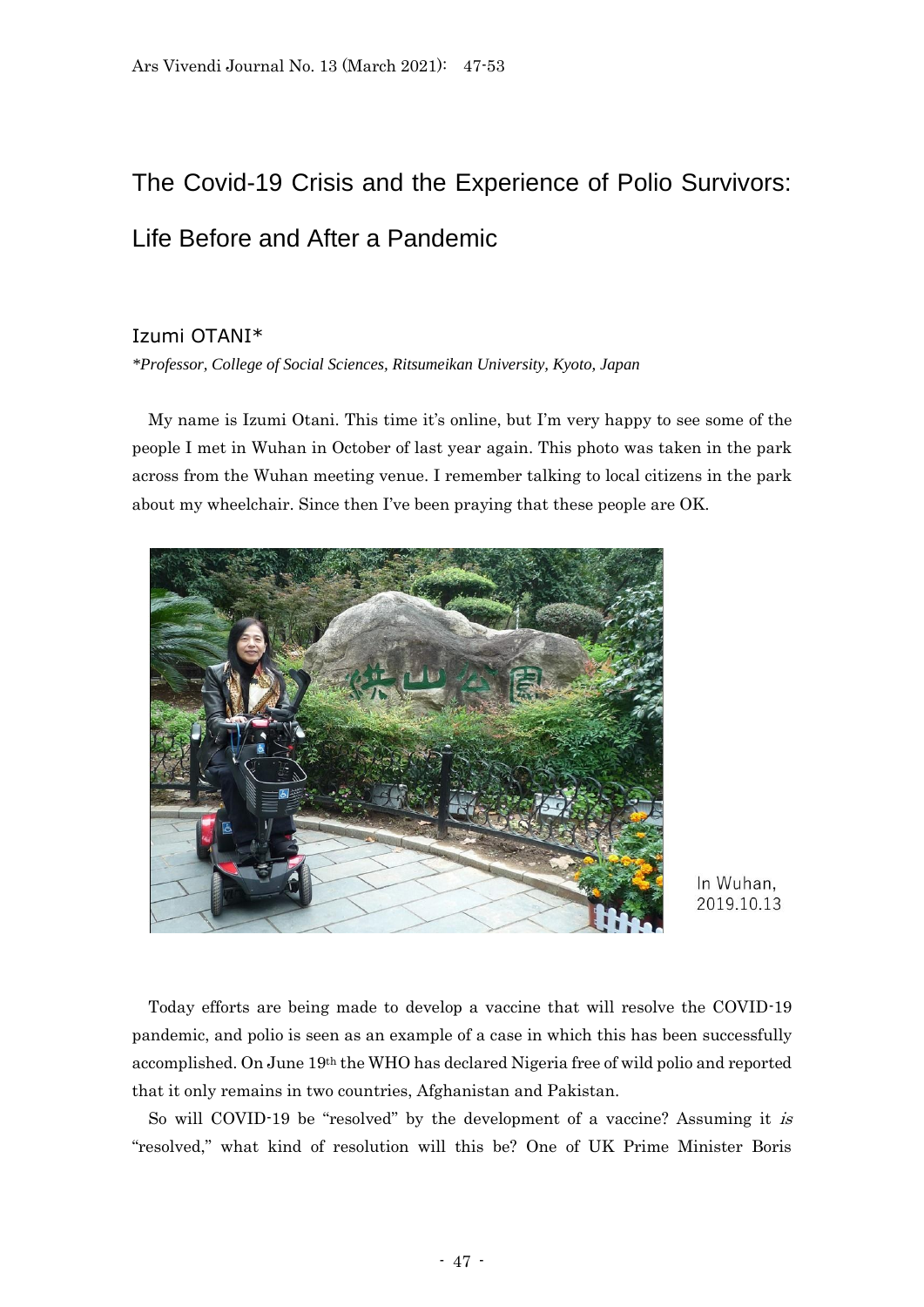Johnson's doctors tweeted, "COVID-19 is this generation's polio. … We must plan ahead." The future of COVID-19 remains unclear. Let us consider this situation based on our experience of polio.



Prof. Hart was one of the doctors that treated UK Prime Minister Boris Johnson.

From the start of the  $20<sup>th</sup>$  century to the 1950s, outbreaks of polio were seen all over the United States, Canada, the United Kingdom, and Japan. Looking at the records from 1960 when I contracted the disease, in Japan the worst outbreak was in Hokkaido. The mortality rate was 17%, and "iron lungs," the only treatment method at the time, were gathered from all over the country. The barriers to vaccines developed overseas being approved in Japan, the political barriers with the Soviet Union during the cold war, and the blatant discrimination against and exclusion of the families of patients overlap with what is happening today. When I was ill, I was isolated in a hospital for two months together with my mother. I was eight or nine months old so of course I have no memories of that time, but looking back I can imagine the suffering of my mother and my family. In Hokkaido there are records of the houses of infected people being labeled with a special mark.

Polio is normally contracted in early infancy, and after surviving high fever and respiratory paralysis one in a thousand patients suffer aftereffects of varying degrees of severity, mainly involving paralysis of the limbs. Among adults this rate is one in seventy-five. For polio survivors, this disease is by no means in the "past."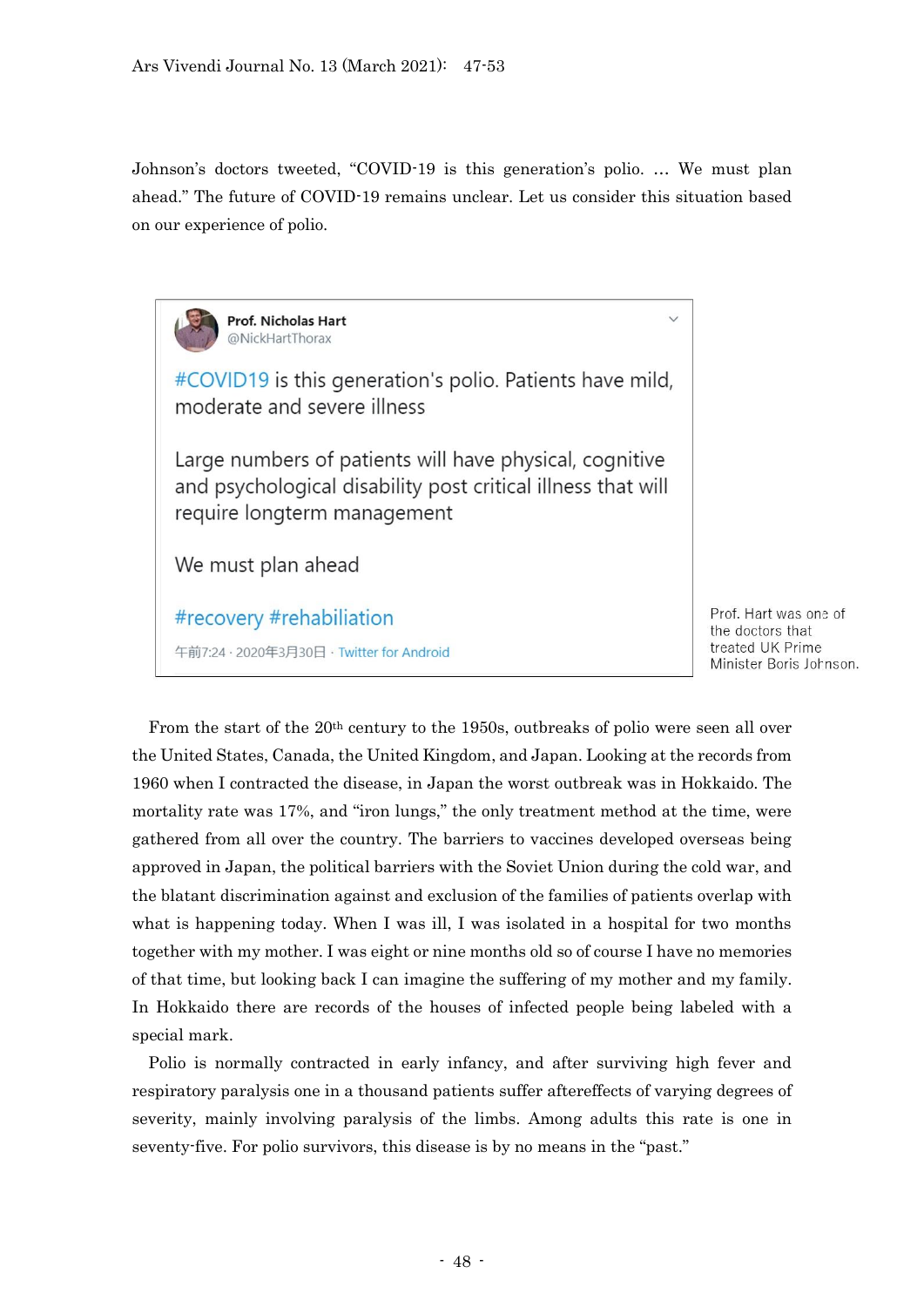

In Japan the number of people contracting polio has drastically declined since a cheap live vaccine became mandatory in 1961. Nevertheless, a very small number of cases of polio symptoms caused by the live vaccine and secondary infection continued to arise. Ironically, after decades in which the number of patients has steeply declined, for doctors active today polio has become a disease of the past. Nowadays there are few hospitals ready to take over from the veteran doctors and paramedical staff who are treating polio survivors and people with "Post-polio syndrome (PPS)." The biggest problem is that with the number of doctors capable of diagnosing polio rapidly declining, when harmful effects of vaccination do arise, not only is early detection and treatment delayed, but patients who are not diagnosed slip through the cracks in the welfare system.

Concern about this situation sparked a movement to switch to an inactivated vaccine, and this transition was finally made in 2012, but the new vaccine requires several injections. In the meantime, because legal enforcement has weakened and public assistance has been limited, amidst the progress of globalization the risk of infection continues. With vaccinations having been halted during the COVID-19 crisis, the reopening of the movement of people prioritizing the economy will increase this risk. The most immediate concern is the tremendous danger posed by the Olympics and Paralympics. This is the second reason that polio is not a disease of the "past."

In the post-war era the welfare system had not yet been put in place, and most Japanese polio survivors got by through a combination of small schemes and self-help. Female patients faced the additional hardship of gender discrimination.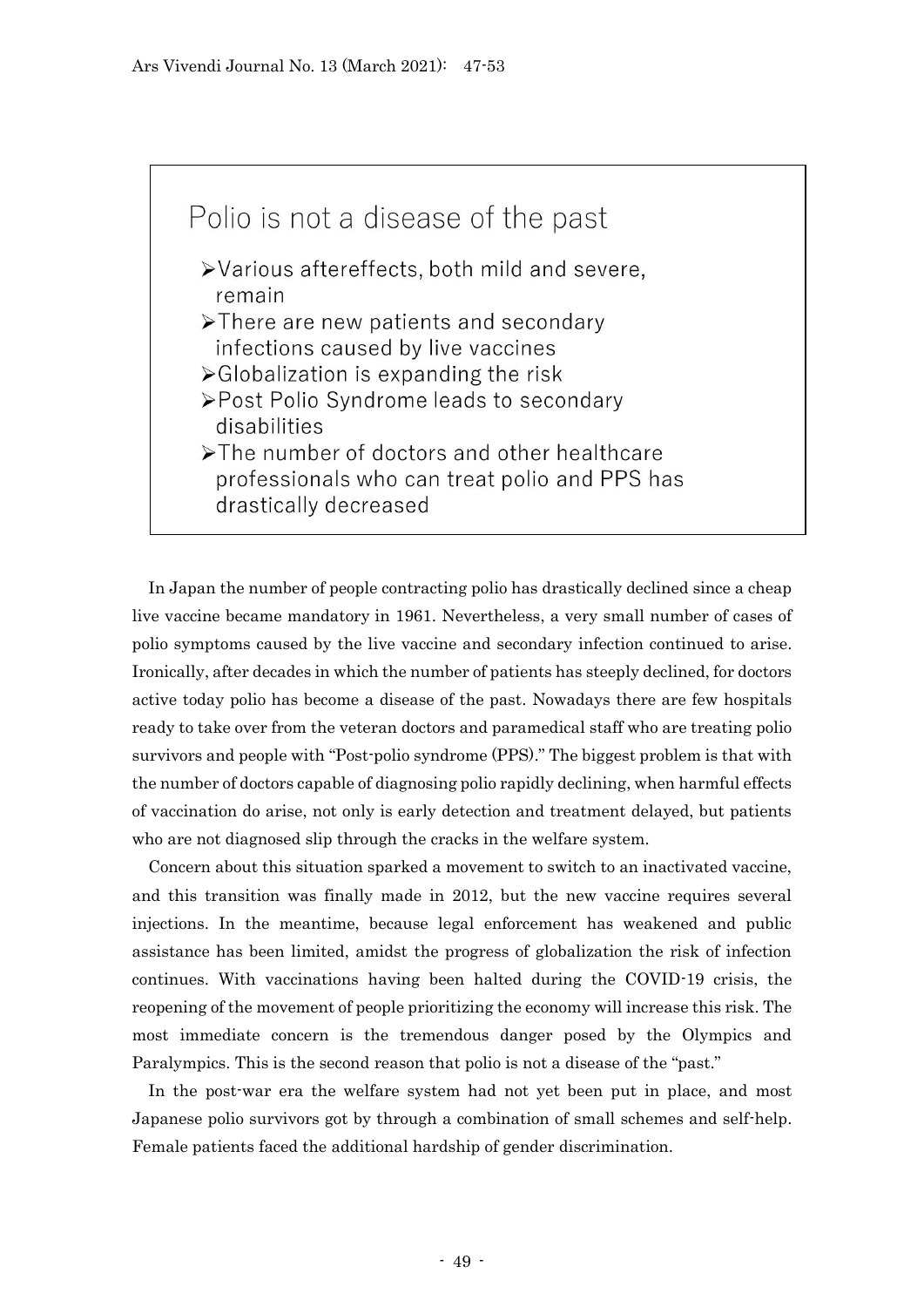By the way, polio survivors don't know what it's like to be "normal," so we believe without question that the enormous efforts we are always making are "normal." For example, where a normal person might say they "can't" do something if it requires a lot of effort, polio survivors will often say we "can" do something even if it is an enormous struggle. This tendency is called the "polio temperament." When we get past middle age, most polio survivors develop PPS – post polio syndrome; they become paralyzed in new places, and other symptoms such as pain and fatigue become markedly more severe. This is the third sense in which polio is not a disease of the past.

Now, with many polio survivors entering old age, we find ourselves in the midst of this COVID-19 pandemic. So what is happening today in the wealthy countries that, like Japan, were quick to "eradicate" polio? In Europe the treatment of elderly infected people is openly abandoned, and in nursing homes for the elderly not only the mortality rate but the unconfirmed excessive mortality rate are higher than among other groups.



Last October in Wuhan I presented a report entitled "Discourse on Euthanasia/Death with Dignity: 'Right to Die' and 'Duty to Die' in an Aging Society." I discussed a complicated situation in which the movement that is supposed to be for the right to die ends up creating a duty to die, and a duty of families and doctors to have elderly people and people with disabilities die. Today in Europe and America this is becoming a reality under the name of "triage."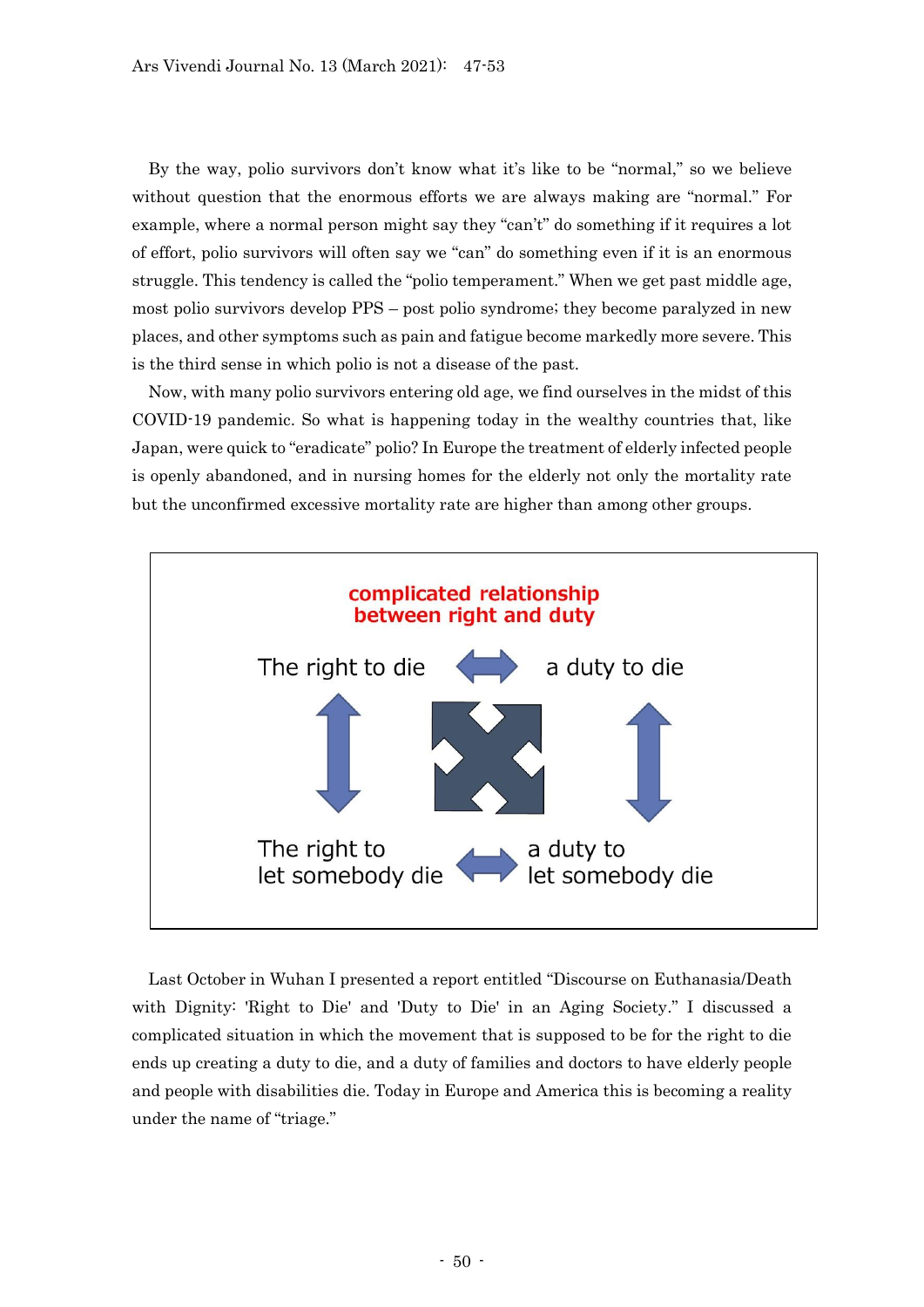

Percentage who think "people infected with COVID-19 are suffering the consequences of their own actions"

Slightly different signs can be seen in Japan, where there are not as many infected people and deaths as in America and Europe. At the end of June, it was reported that according to a survey 11% of Japanese feel that "people infected with COVID-19 are suffering the consequences of their own actions," ten times the figure in the US and the UK. This should be considered in conjunction with and the circumstances in which, even though unlike in most other countries there has been only a "request for self-restraint" without legal enforcement, the names of entertainment businesses that have stayed open have been published by the government and on social media, damaging their reputations.

It is often said that the virus is frightening because you can't see it. What is truly frightening, however, are the changes in people and society incited by the fear of what cannot be seen. A neighbor you had trusted can easily become a threat. Discrimination or an attitude of superiority that had been hidden under jokes or kind words is laid bare. People are becoming angry and lashing out in their daily lives, and voices saying, "You're not the only one who has it tough" are growing louder. In the midst of a wartime-like "state of exception," elderly people and people with disabilities coming forward and asking that the care of others be given priority in a triage approach is being praised as virtuous. It must be made clear, however, that this idea of "virtue" is unmistakably tied to essential workers who preserve the lives of elderly people and people with disabilities being treated as disposable.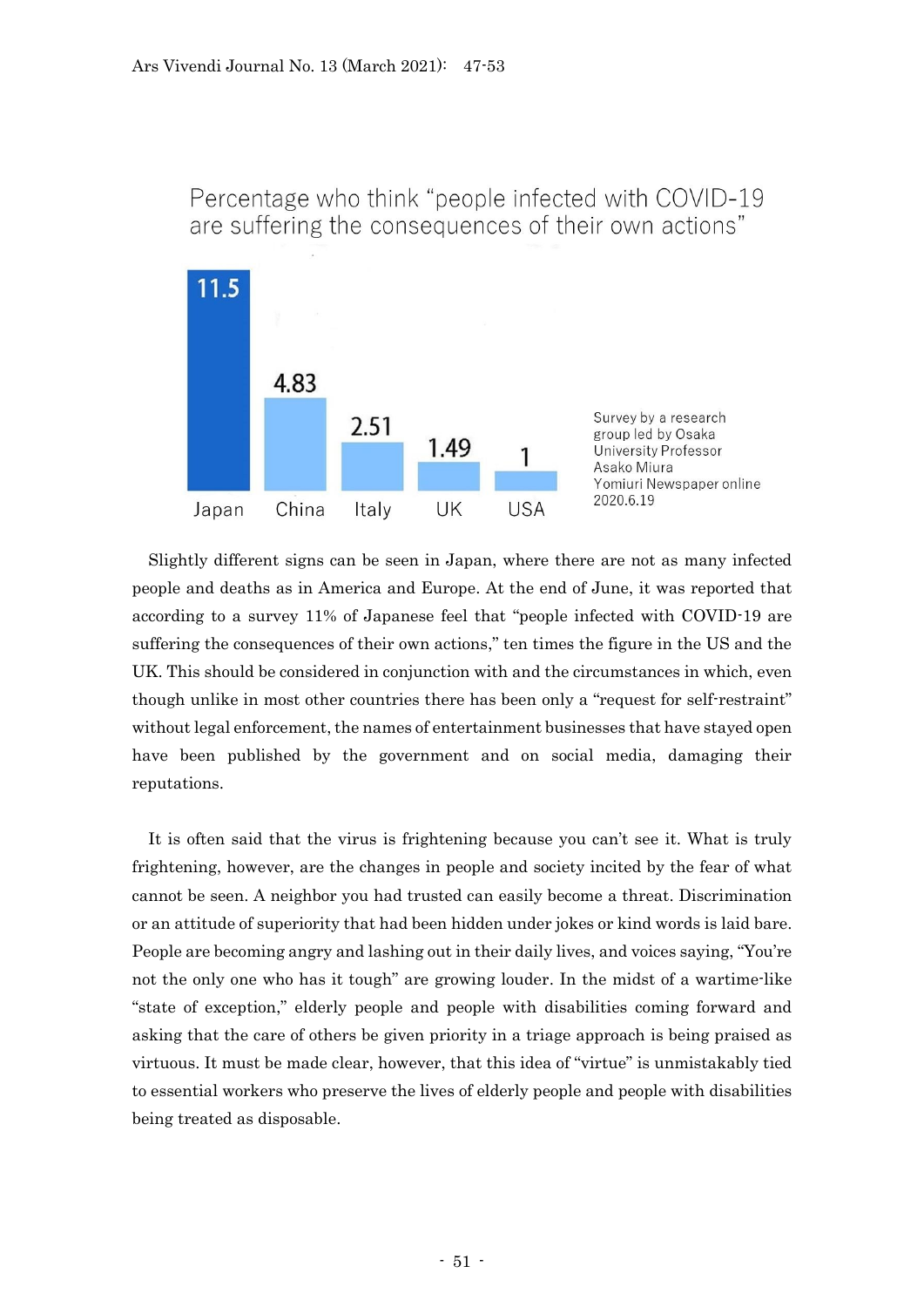

FDR was the only American President who had a severe physical disability

This statue was erected at the request of people with disabilities

With the FDR statue in Franklin Delano Roosevelt Memorial Park (Washington DC) 2016.6.26

I've prepared one more photograph, so please take a look.

This is a photo of me and the statue of FDR in the Franklin Delano Roosevelt Memorial park in the suburbs of Washington D.C.. President Roosevelt was a polio survivor who used a wheelchair. FDR was the only American President who had a severe physical disability while in office, but in the pre-war era in which the main medium was radio, Americans had no idea that FDR used a wheelchair, and this fact was rarely reported in the media. FDR hated being seen in a wheelchair more than anything. This is a reflection of the view of people with disabilities at that time.

A hundred years have now passed since FDR contracted polio. This FDR statue was erected at the request of an association for people with disabilities. It reminds us that in America there was a movement of people with disabilities along with the feminist and african-american civil rights movements. With the #MeToo and BLM movements spreading beyond the barriers of sex and race, we can see signs of a bridge and solidarity between people with a high rate of infection and mortality who perform essential work under poor circumstances.

With the advance of technology, the potential to transcend barriers to movement and information has grown broader. This online seminar is one example of this trend. At the same time, however, we must not forget the value that comes with sharing the same space. As post-polio survivor who has lived from the pre-COVID-19 period to the post